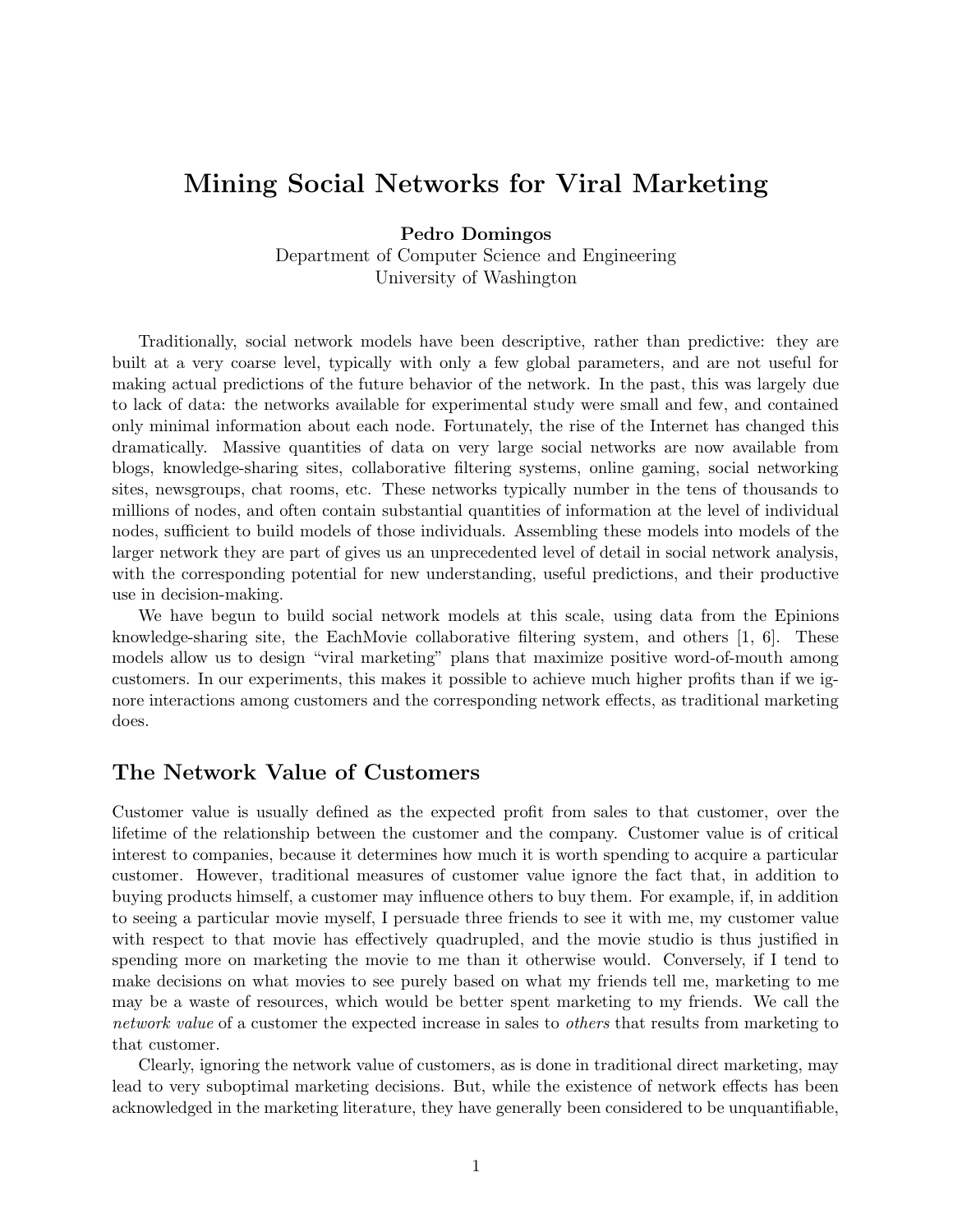particularly at the level of individual customers. This is what is changed by the data sources now available. Our models enable us to measure the network value of a customer. For each customer, we model how probable that customer is to buy some product, as a function of both the intrinsic properties of the customer and the product, and of the influence of the customer's neighbors in the network. By performing probabilistic inference over the joint model of all the customers, we can answer questions like "If we market to this particular set of customers, what is the expected profit from the whole network, after the influence of those customers has propagated throughout?" Using this capability, we can now search for the optimal set of customers to market to, in the sense that marketing to this set will yield the highest return on investment. Intuitively, we can look for the customers with highest network value, market to them, and reap the benefits of the ensuing wave of word of mouth.

### Factors that Influence Network Value

What makes for a customer with high network value? Clearly, high connectivity in the network should help, but there are other factors, which our model identifies. First of all, it is important that the customer like the product, preferably a lot. Customers who have high connectivity but dislike a product can have negative network value, and marketing to them should be avoided. Indeed, in our experiments with the EachMovie collaborative filtering system, the fact that our model took this into account was one of the reasons it outperformed a standard direct marketing approach. The latter assumed that the most it had to lose by marketing to a customer who did not like the product was the cost of the marketing, which is typically small per customer, and thus marketed even to customers whose chances of liking the product were relatively low.

Another key aspect is that, to have high network value, a customer should influence her acquaintances more (ideally much more) than they influence her. If influence is symmetric, there is no advantage in searching for the most influential customers. Fortunately, asymmetric influence is widespread in practice, and our approach takes advantage of it. While in various fields there are well-known opinion leaders (e.g., celebrities), our approach makes it possible to identify them at the local level.

The third (and perhaps most important) aspect is that a customer's network value does not end with her immediate acquaintances. Those acquaintances in turn influence other people, and so on recursively until potentially the entire network is reached. These acquaintances should in turn like the product and have many other people they influence. A customer who is not widely connected may in fact have high network value if one of her acquaintances is highly connected (for example, an advisor to an opinion leader). In our experiments with the Epinions knowledge-sharing Web site, the most valuable customer had a network value of over 20,000, meaning that marketing to that customer was as effective as marketing to over 20,000 others in the absence of network effects, but the customer's number of direct links to others in the network (i.e., people who read his reviews) was much smaller.

One consequence of our model is that word-of-mouth marketing may not be effective in some markets, because the requisite networks of influence are not present. While this is known at a high level for some market types, many startup companies have failed by investing heavily to unleash network effects that never materialized. Conversely, trials for some products, like cash cards and interactive television, have resulted in "failure" because giving the product to a small sample of isolated customers does not allow network effects to take hold, and this was not appreciated. When the data is available, our models make it possible to measure these effects precisely and make correspondingly better decisions.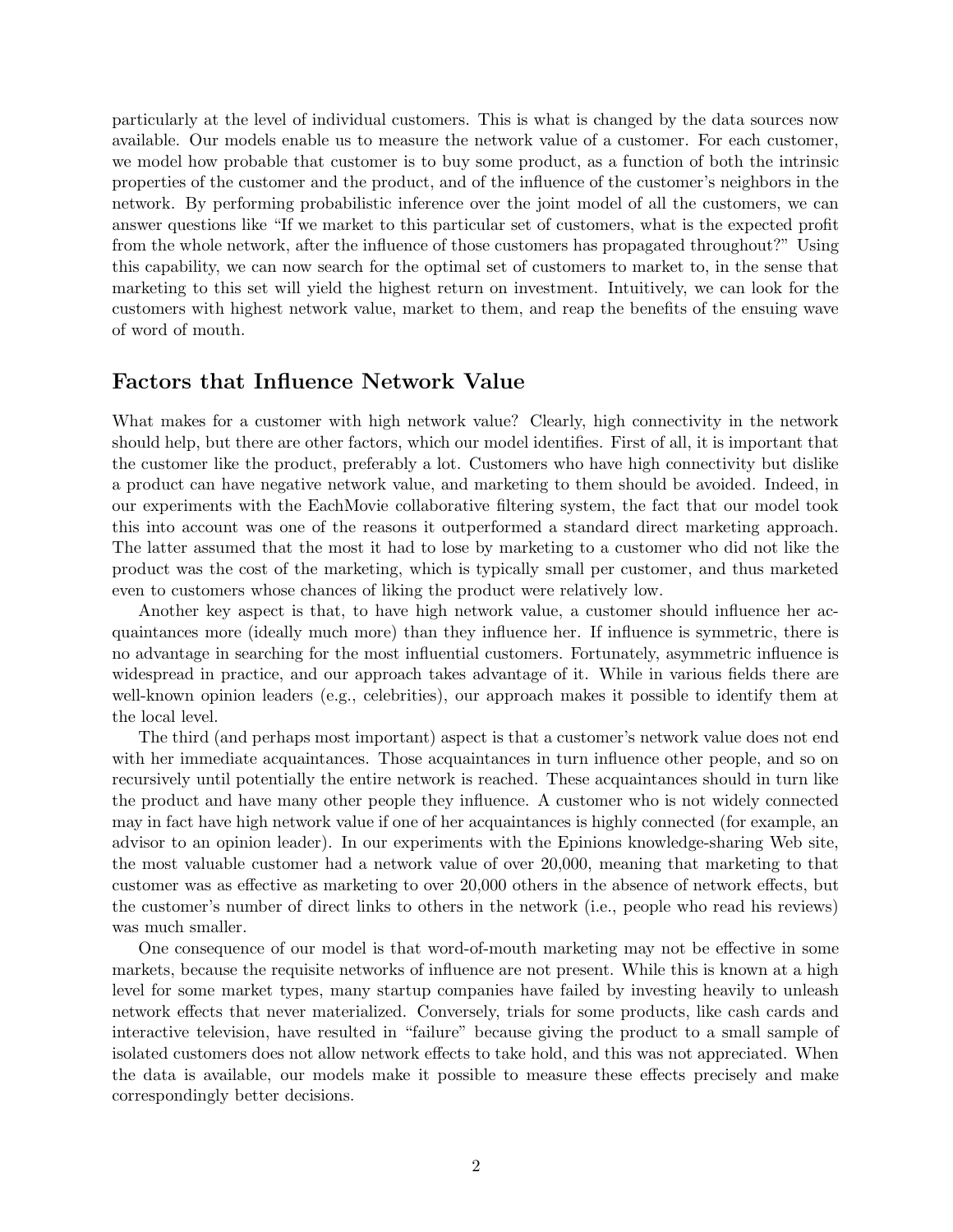Another interesting consequence of our model is that it may pay to lose money on some customers, if they are influential enough. In traditional direct marketing, customers only receive an offer if the expected profits from them exceed the cost of the offer. In viral marketing, giving a product for free to a well-chosen customer could pay off many times in sales to other customers.

## Maximizing Word of Mouth

Given a model of a social network, we have a well-defined optimization problem: choose the set of customers to market to so as to maximize net profits (profits from sales minus the cost of marketing). Kempe, Kleinberg and Tardos have shown this problem to be NP-hard, but approximable within 63% of the optimal using a simple hill-climbing search procedure [4]. In our experiments, similar results were obtained with an even faster approach where each customer is added to the current "marketing set" as long as this improves overall profit. With careful implementation, the potentially prohibitive cost of performing probabilistic inference over the whole network at each search step, necessary to measure the effect of adding a customer to the "marketing set," also turns out to not be a problem. This is because the vast majority of customers has very small network value; their influence in the network does not propagate very far, and thus the computation for them converges quickly. For the few customers that have high network value the computation can indeed take substantial time, but amortized over all search steps it becomes quite manageable. In our experiments, the optimal marketing set for a network with tens of thousands of nodes was found in minutes.

No matter how much data we have, completely capturing the network of social interactions among people in the real world will never be feasible. Thus the important question arises of whether our approach to maximizing word of mouth still works when our knowledge of the network is incomplete. We have tested this by randomly removing a variable number of edges from the network before passing it to the data mining system, and found the system to be quite robust, with 70% of the lift in profit obtained when only 5% of the edges were known. Our model can also be used to determine the most cost-effective way to gather additional knowledge. We have found that the simple heuristic of iteratively asking the customers with the highest network value in the current network who their acquaintances are is quite effective.

### Prospects

Traditional marketing is in crisis, because customers are increasingly inured to television commercials, direct mailings, etc. At the same time, companies like Amazon, Google and Hotmail succeed with virtually no marketing, based solely on word of mouth [2]. A recent study found that positive word of mouth among customers is by far the best predictor of a company's growth [5]. Wordof-mouth marketing has the key advantage that a recommendation from a friend or other trusted source has the credibility that advertisements lack [3]. Because it leverages customers themselves to do the marketing, it can also produce unparalleled returns on investment. However, until now it has been somewhat of a black art. The goal of our work is to put it on a firmer foundation, and the results so far are very promising.

Beyond marketing, word-of-mouth optimization is potentially applicable in any setting where we desire to produce a large social outcome with only limited resources. Examples include reducing the spread of HIV, combatting teenage smoking, and grass-roots political initiatives. Until recently, sociology lagged behind other sciences in developing a computational branch; the wealth of social